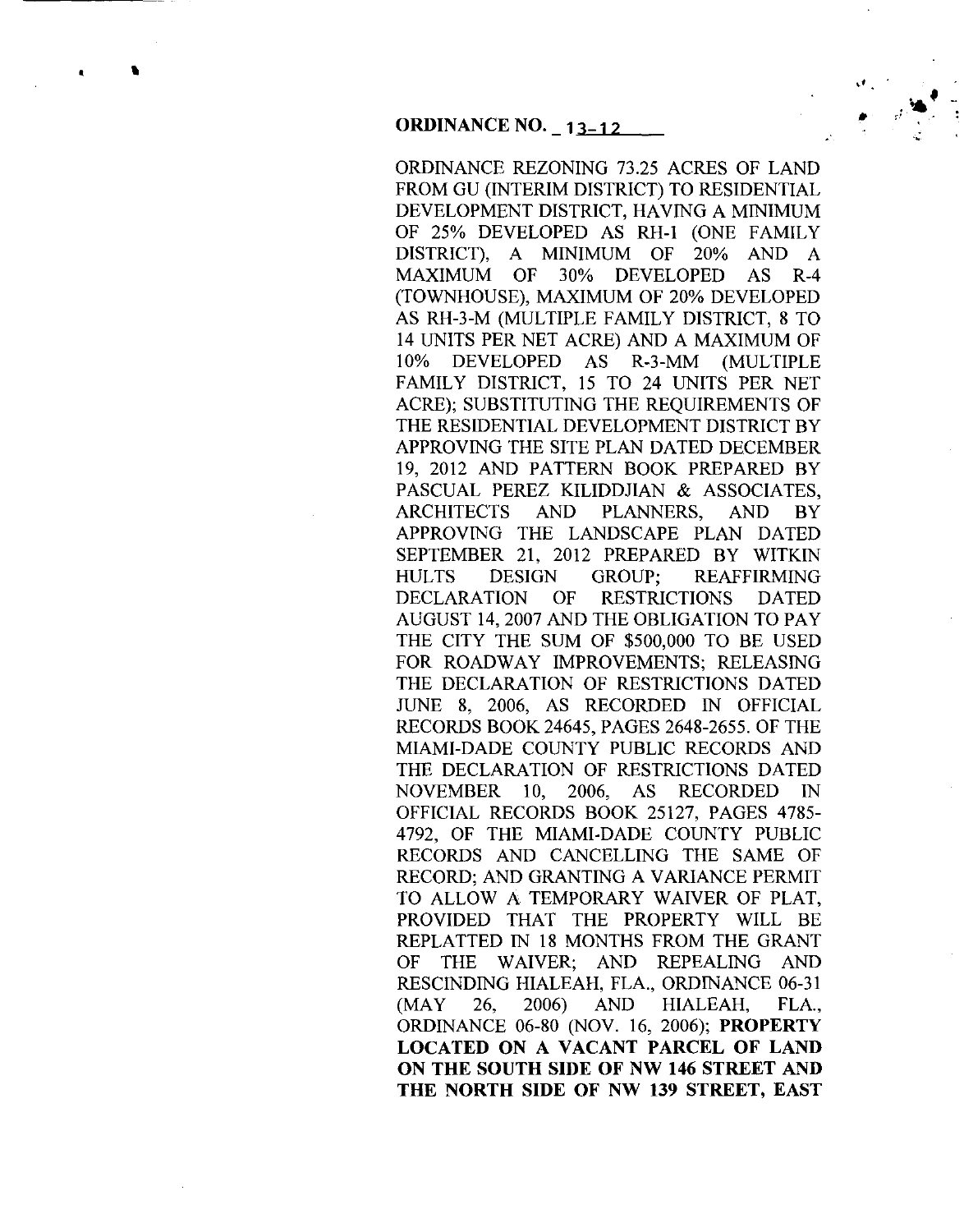$\mathbf{I}$ 

**OF NW 97 A VENUE AND WEST OF THE 1-75 EXPRESSWAY, HIALEAH, FLORIDA.**  REPEALING ALL ORDINANCES OR PARTS OF ORDINANCES IN CONFLICT HEREWITH; PROVIDING PENALTIES FOR VIOLATION HEREOF; PROVIDING FOR A SEVERABILITY CLAUSE; AND PROVIDING FOR AN EFFECTIVE DATE.

**WHEREAS,** the Planning and Zoning Board at its meeting of January 23, 2013 recommended approval of this ordinance; and

**WHEREAS,** the petitioner has proffered community standards that are acceptable to the City, which will be provided to all prospective purchasers of residential units and which future purchasers shall agreed to be bound thereby.

# NOW, THEREFORE, BE IT ORDAINED BY THE MAYOR AND THE CITY COUNCIL OF THE CITY OF HIALEAH, FLORIDA, THAT:

**Section 1:** The City of Hialeah, Florida hereby accepts the proffered community standards for the Residential Developed District described herein and is hereby incorporated by reference within this ordinance. Any future amendments to the proffered community standards, which are accepted and approved by the City, shall not require an amendment to this ordinance.

**Section 2:** The City of Hialeah, Florida hereby rezones 73.25 acres of land from GU (Interim District) to Residential Development District, having a minimum of 25% developed as RH-1 (One Family District), a minimum of 20% and a maximum of 30% developed as R-4 (Townhouse), maximum of 20% developed as RH-3-M (Multiple Family District, 8 to 14 units per net acre) and a maximum of 10% developed as R-3-MM (Multiple Family District, 15 to 24 units per net acre); hereby substitutes the requirements of the Residential Development District by approving the Site Plan dated December 19, 2012 and Pattern Book prepared by Pascal Perez Kiliddjian & Associates, Architects and Planners, and by approving the Landscape Plan dated September 21, 2012 prepared by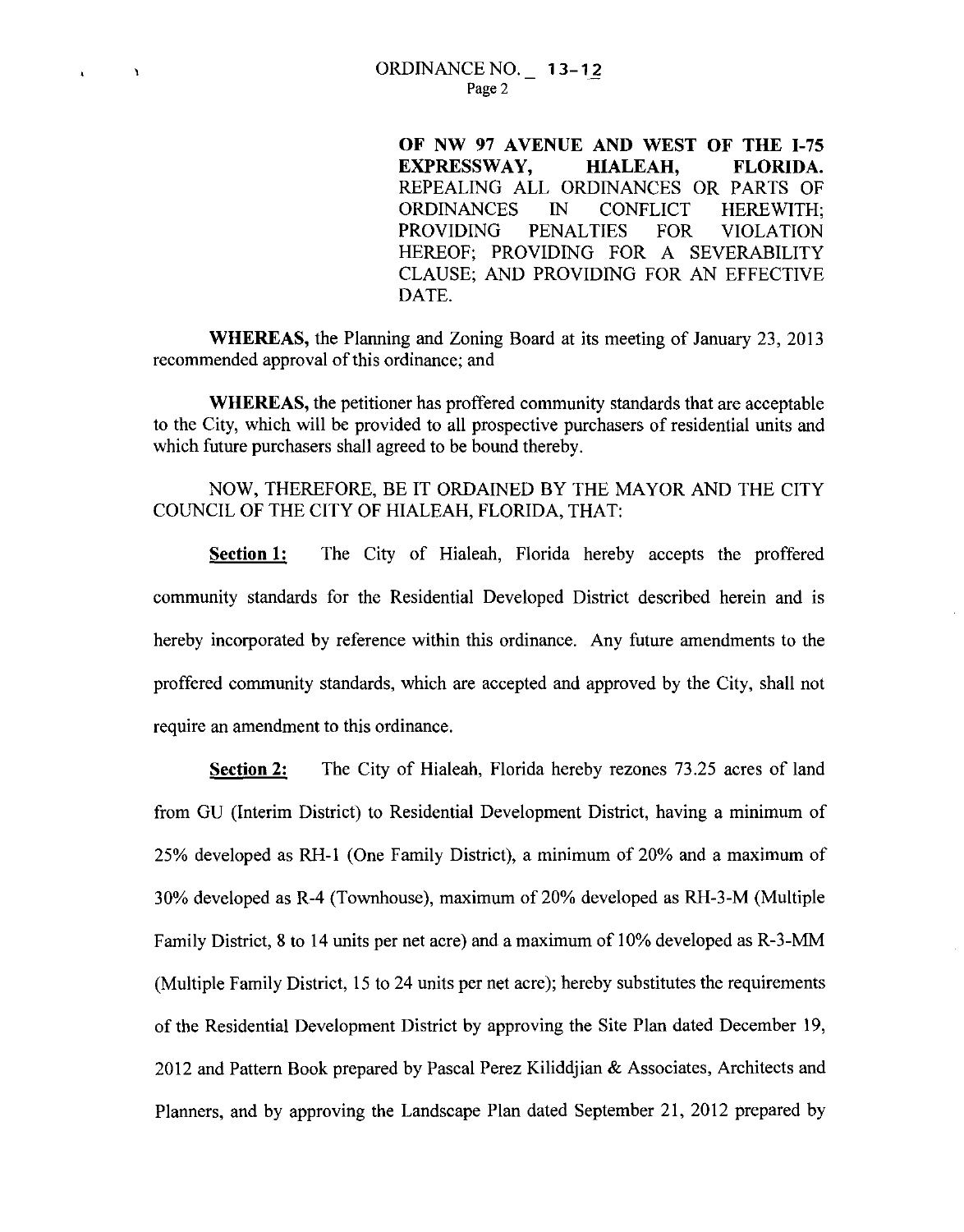$\mathfrak{k}$ 

 $\mathbf{r}$ 

Witkin Hults Design Group; hereby reaffirms the Declaration of Restrictions dated August 14, 2007 and the obligation to pay the City the sum of \$500,000 to be used for roadway improvements; hereby releases the Declaration of Restrictions dated June 8, 2006, as recorded in Official Records Book 24645, pages 2648-2655, of the Miami-Dade County Public Records and Declaration of Restrictions dated November 10, 2006, as recorded in Official Records Book 25127, pages 4785-4792, of the Miami-Dade County Public Records; hereby grant a variance permit to allow the temporary waiver of plat, provided that the property will be replatted within 18 months from the grant of the waiver. Property located on vacant parcel of land, on the south side of NW 146 Street and the north side of NW 139 Street, east of N.W. 97 Avenue and west of the I-75 Expressway, Hialeah, Miami-Dade County, Florida and legally described as follows:

> TRACTS 33 THROUGH 36, BOTH INCLUSIVE, IN SECTION 21, TOWNSHIP 52 SOUTH, RANGE 40 EAST, FLORIDA FRUIT LANDS COMPANY'S SUBDIVISION NO. I, ACCORDING TO THE PLAT THEREOF, AS RECORDED IN PLAT BOOK 2, PAGE 17, OF THE PUBLIC RECORDS OF MIAMI-DADE COUNTY, FLORIDA.

> LESS THE PART THEREOF TAKEN IN EMINENT DOMAIN PROCEEDINGS, CASE NO. 79-5-184 FOR INTERSTATE 75, BEING MORE PARTICULARLY DESCRIBED AS FOLLOWS:

BEGIN AT THE NORTHEAST CORNER OF THE SOUTHWEST *Y.* OF SAID SECTION 21, TOWNSHIP 52 SOUTH, RANGE 40 EAST; THENCE RUN SOUTH 2° 36' 44" EAST ALONG THE EAST LINE OF THE SOUTHWEST *Y.* OF SAID SECTION 21 FOR 1,320 FEET TO AN INTERSECTION WITH THE SOUTH LINE OF SAID TRACT 36; THENCE RUN SOUTH 89° 37' 29" WEST ALONG THE LAST DESCRIBED SOUTH LINE FOR 600.85 FEET TO A POINT ON A CIRCULAR CURVE CONCAVE TO THE NORTHWEST AND HAVING A RADIUS OF 1,035.92 FEET; THENCE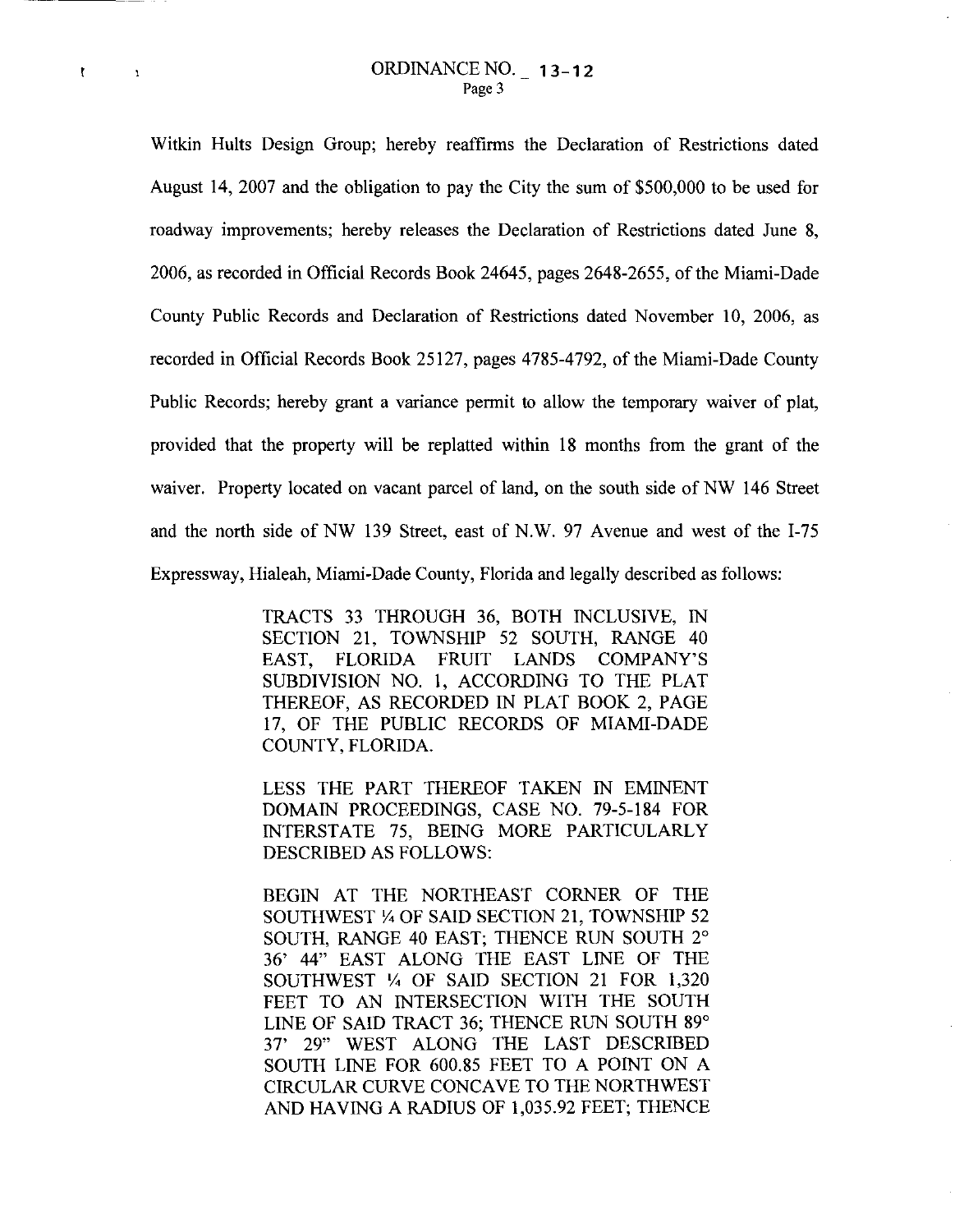ł

 $\Lambda$ 

FROM A TANGENT BEARING OF NORTH 18° 49' 16" EAST, RUN NORTHEASTERLY 315.33 FEET THROUGH A CENTRAL ANGLE OF 17° 26" 26" IN THE END OF THIS PORTION OF SAID CURVE; THENCE RUN NORTH 1° 50' 49" EAST FOR 768.10 FEET; THENCE RUN NORTH 2° 37' 10" WEST FOR 243.52 FEET TO AN INTERSECTION WITH THE NORTH LINE OF THE SOUTHWEST 114; THENCE RUN NORTH 89° 37' 02" EAST ALONG THE LAST DESCRIBED NORTH LINE FOR 471.94 FEET TO THE POINT OF BEGINNING AND ALL RIGHTS OF INGRESS, EGRESS, LIGHT, AIR AND VIEW BETWEEN THE REMAINING PORTIONS OF SAID TRACTS 33 AND 36 AND ANY FACILITY CONSTRUCTED ON THE PORTION TAKEN FOR INTERSTATE 75.

TRACTS 37, 38, 43, 44 AND 45, IN SECTION 21, TOWNSHIP 52 SOUTH, RANGE 40 EAST, A SUBDIVISION OF FLORIDA FRUIT LANDS COMPANY'S SUBDIVISION NO. 1, ACCORDING TO THE PLAT THEREOF, AS RECORDED IN PLAT BOOK 2, PAGE 17, OF THE PUBLIC RECORDS OF MIAMI-DADE COUNTY, FLORIDA, LESS THOSE PORTIONS OF SAID TRACTS 37 AND 38 CONVEYED TO THE STATE OF FLORIDA, DEPARTMENT OF TRANSPORTATION, IN DEED FILED JULY 20, 1979, IN OFFICIAL RECORDS BOOK 10458, PAGE 2138, OF THE PUBLIC RECORDS OF MIAMI-DADE COUNTY, FLORIDA.

TRACT 46, IN SECTION 21, TOWNSHIP 52 SOUTH, RANGE 40 EAST, A SUBDIVISION OF FLORIDA FRUIT LANDS COMPANY'S SUBDIVISION NO. 1, ACCORDING TO THE PLAT THEREOF, AS RECORDED IN PLAT BOOK 2, PAGE 17, OF THE PUBLIC RECORDS OF MIAMI-DADE COUNTY, FLORIDA.

PORTIONS OF TRACT 39, FLORIDA FRUIT LANDS COMPANY'S SUBDIVISION NO. 1, OF SECTION 21, TOWNSHIP 52 SOUTH, RANGE 40 EAST, ACCORDING TO THE PLAT THEREOF, AS RECORDED IN PLAT BOOK 2, PAGE 17, OF THE PUBLIC RECORDS OF MIAMI-DADE COUNTY,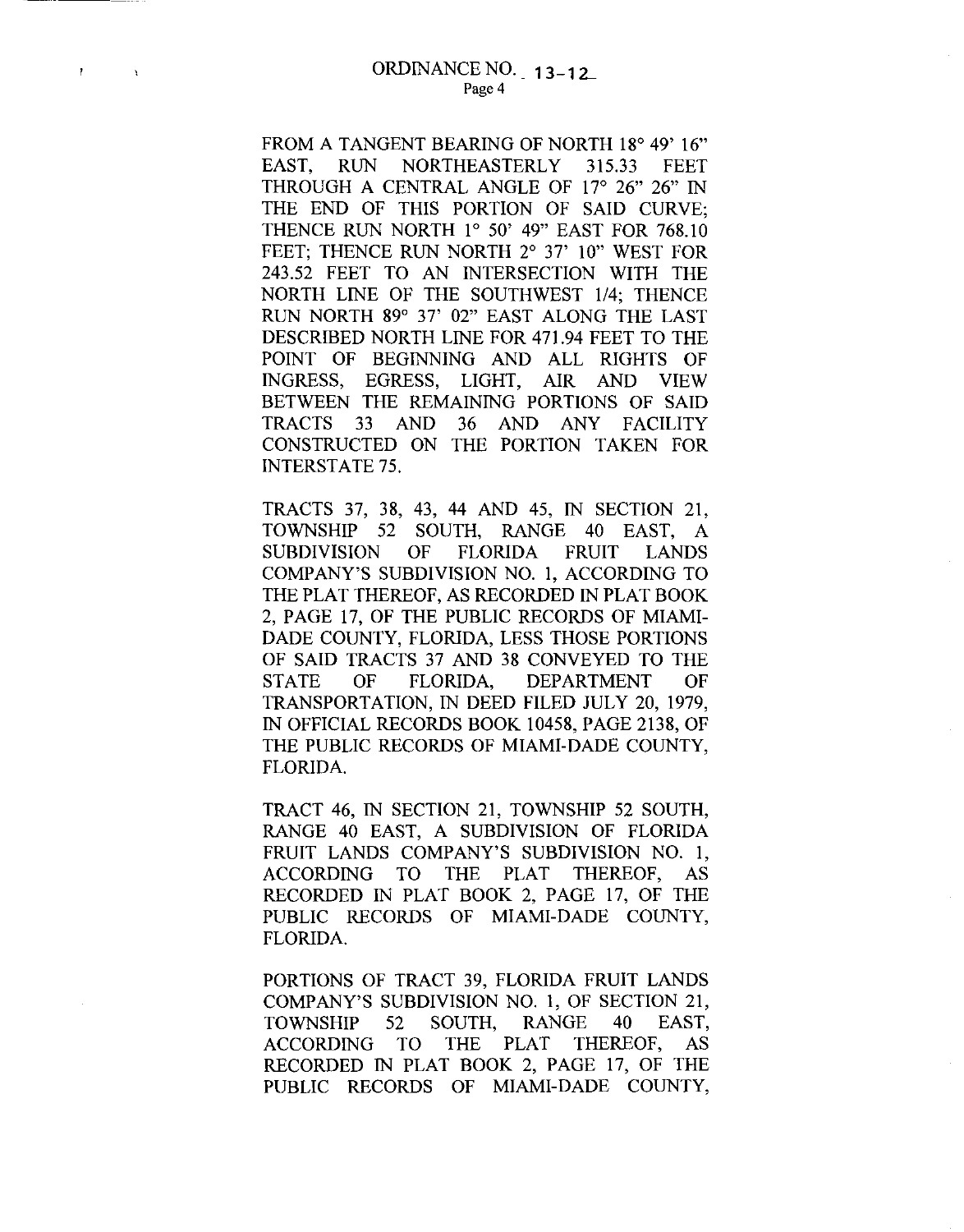FLORIDA, BEING MORE PARTICULARLY DESCRIBED AS FOLLOWS:

BEGIN AT THE SOUTHWEST CORNER OF SAID TRACT 39; THENCE NORTH 02° 37' 47" WEST, ALONG THE WEST LINE OF SAID TRACT 39, FOR 330.20 FEET, TO THE NORTHWEST CORNER OF SAID TRACT 39; THENCE NORTH 89° 37' 53" EAST, ALONG THE NORTH LINE OF SAID TRACT 39, FOR 319.94 FEET, TO A POINT ON THE WESTERLY RIGHT-OF-WAY LINE OF INTERSTATE 75, SAID POINT ALSO BEING ON A CIRCULAR CURVE, SAID CURVE BEING CONCAVE TO THE NORTHWEST AND HAVING A RADIUS OF 1,315.92 FEET; THENCE SOUTHWESTERLY ALONG THE ARC OF SAID CURVE AND ALONG SAID WESTERLY RIGHT-OF-WAY LINE OF INTERSTATE 75, THROUGH A CENTRAL ANGLE OF 11° 03' 51", FOR AN ARC DISTANCE OF 254.11 FEET; THENCE NORTH 77° 18' 30" WEST, ALONG SAID WESTERLY RIGHT-OF-WAY LINE OF INTERSTATE 75; THENCE SOUTH 11° 23' 07" WEST, ALONG SAID WESTERLY RIGHT-OF-WAY LINE OF INTERSTATE 75, TO A POINT ON THE SOUTH LINE ON SAID TRACT 39; THENCE SOUTH 89° 38' 06" WEST, ALONG SAID SOUTH LINE OF TRACT 39, FOR 74.40 FEET, TO A POINT OF BEGINNING.

**Section 3:** Hialeah, Fla., Ordinance 06-31 (May 26, 2006) and Hialeah, Fla.,

Ordinance 06-80 (Nov. 16, 2006) are hereby repealed and rescinded in its respective entirety.

#### **Section 4: Repeal of Ordinances in Conflict.**

All ordinances or parts of ordinances in conflict herewith are hereby repealed to

the extent of such conflict.

 $\mathbf{f}$ 

 $\mathcal{A}$ 

#### **Section 5: Penalties.**

Every person violating any provision of the Code or any ordinance, rule or regulation adopted or issued in pursuance thereof shall be assessed a civil penalty not to

ť